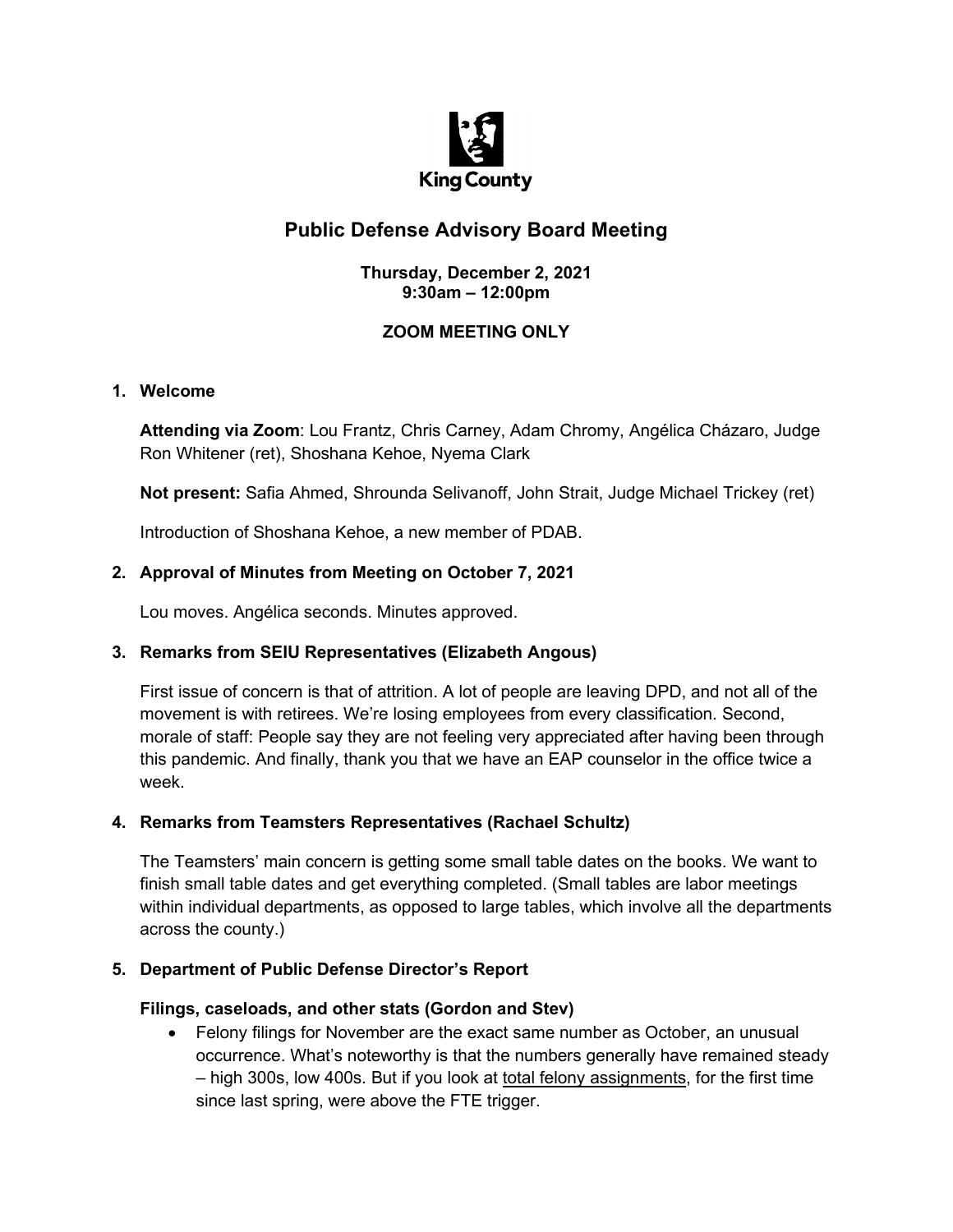- Seattle and Kent differences: Kent is still higher than Seattle. But the two divisions are evening out a bit.
- Assigned counsel capacity and conflict: In November, we've had very few cases go out for capacity or conflict. Cases are mostly staying in house.
- Number of open felony cases: We've had some closures, which has helped, and the number of open cases seems to be leveling off. We currently have 700 open cases in felonies. However, if you look at this for Class A cases only, the number of open cases has not dropped much. We continue to take in new Class A felonies without getting out from under the Class A felonies already filed. This is a troubling trend.
- Attrition data: In response to a request from SEIU, we compiled our attrition data. If you look at the last four years, you see that the attrition numbers are fairly steady over the years. However, we are seeing people leaving after being here a fewer number of years (especially non-attorney staff). Also, you can see that more people left due to retirement in previous years than we've seen this year.

#### **Intern hiring (Tara and Anita)**

Close to 200 law students applied for our 2022 summer internship program – a huge number. We conducted 70 interviews and hired 20 interns, eight of whom identify as BIPOC. They're from a variety of law schools – Virginia, Yale, Berkeley, UW, SU, and more. This is a spectacular group of interns, and they pointed to our policy work – to our effort at system change – for their reason for wanting to come here.

We also just hired 3Ls. We conducted 64 interviews and hired 20 people, nine of whom identify as BIPOC. All the people we hired have a demonstrated interest in public defense. Some concentration of applicants/hires from University of Michigan, NYU, and Berkeley. We'll also be able to bring them on earlier, which is good.

#### **Victim Compensation Fund and other policy work (Katie)**

We worked with Angélica and the Seattle Solidarity Budget on the City of Seattle budget. One significant development: The establishment of a Victim Compensation Fund – a first for the city. DPD worked with partners to develop a proposal for a fund in Seattle; this will pay for restitution. Research shows that the LFOs in Seattle disproportionately harm BIPOC individuals. We've gotten rid of non-restitution LFOs but have had a harder time getting rid of restitution; found some alignment with the CAO, which wants victims compensated. It builds on work we're doing in the county with Restorative Community Pathways. We led on this in the county – and the city followed. We believe these funds are firsts for the country.

#### **Delphi study (Anita and Gordon)**

We're interested in a Delphi study in Washington and to have it directed toward King County, but it turned out it could only be done statewide. We've been discussing how to do this when we learned that the ABA will be issuing a nationwide Delphi study in April or May.